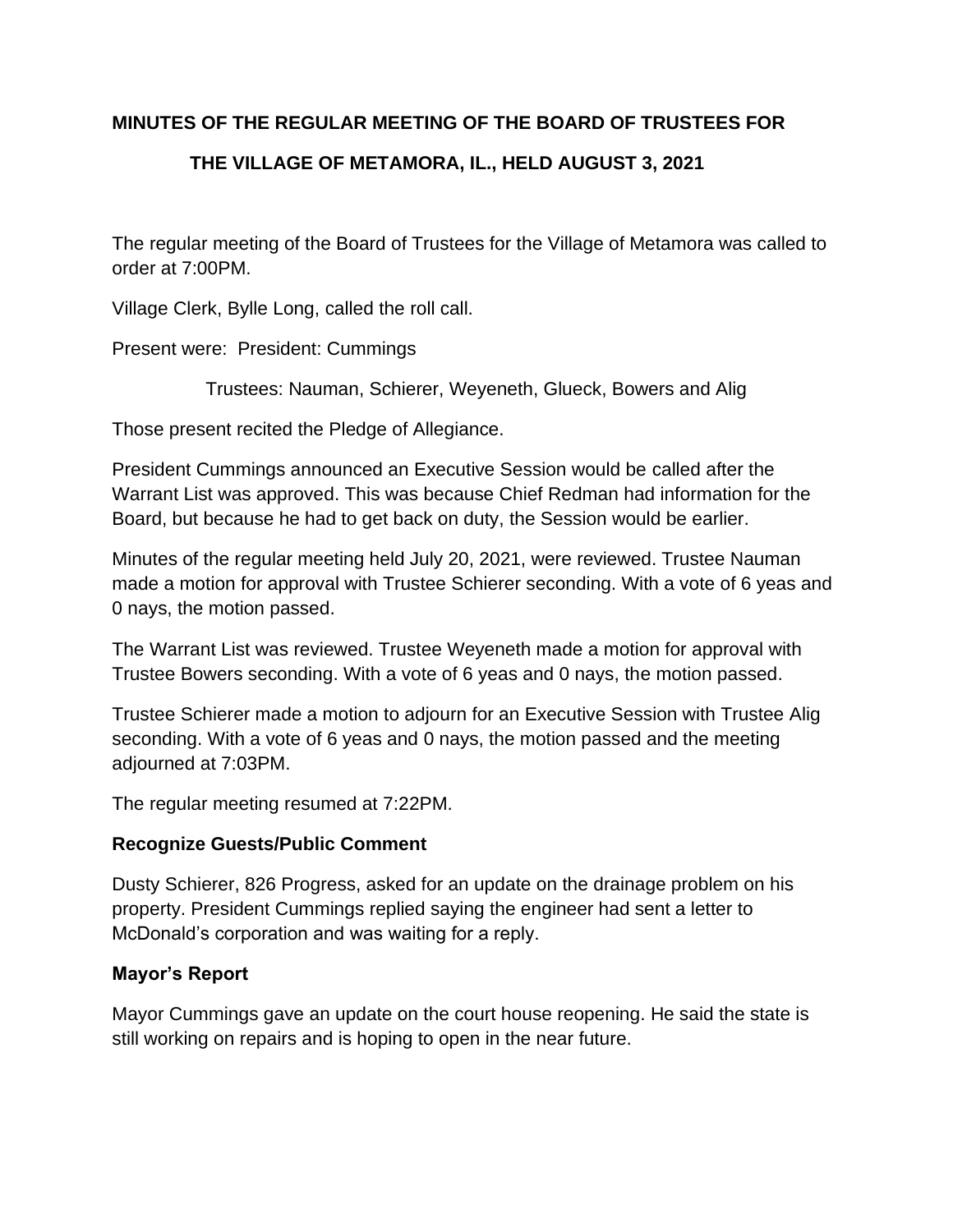He said MATBO has requested a street closure for a bag's tournament fundraiser at Hanover's in Sept. or Oct. The question for the Board is whether or not to allow alcohol on the street or strictly on the sidewalk. He said more information should be forthcoming and this will be discussed again at the August 17<sup>th</sup> board meeting.

Mayor Cummings spoke of the house on the corner of E. Partridge and Rt. 89. It is for sale again and the owner is considering tearing it down, but has asked the Village if it would be interested in purchasing it. He also said the funeral home is wanting to sell their parking lot adjacent to the house. Mayor Cummings asked the Board to consider whether these options would be advantageous for the Village.

## **Attorney's Report**

Attorney Brunton presented the new 1-Year Agreement with the Rural Fire Protection District for Fire Protection Service and asked for approval from the Board. Trustee Nauman made a motion to approve the agreement with Trustee Glueck seconding. With a vote of 6 yeas and 0 nays, the motion passed.

He then gave updates on several ongoing issues.

#### **Engineer's Report**

There was none.

#### **Treasurer's Report**

There was none.

#### **Public Works Dept.**

Trustee Nauman asked for a motion to approve the construction of a 5' wide side walk along Washington St. starting at the entrance to the golf course all the way to the bike trail. Fred Schrepfer Concrete will do this work for the price of \$50,000.00. Trustee Glueck made a motion to approve the work with Trustee Weyeneth seconding. With a vote of 6 yeas and 0 nays, the motion passed.

#### **Police/Fire/ESD**

There was no report

#### **Finance, Economic Development, Insurance, Special Projects**

There was no report